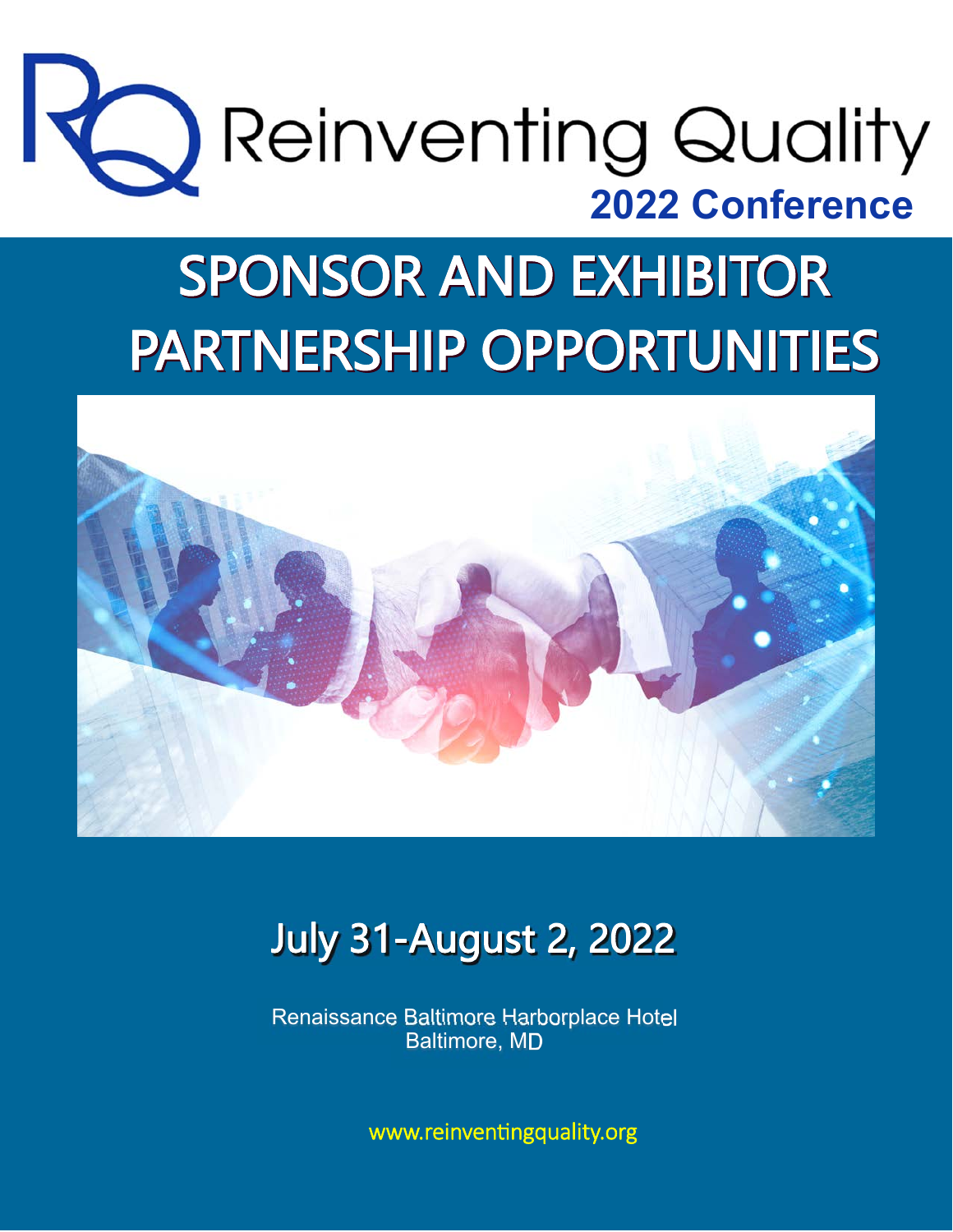# About Reinventing Quality

The Reinventing Quality (RQ) a biennial conference started in 1991, and is now planned collaboratively by the following organizations:

- American Association on Intellectual and Developmental Disabilities
- American Network of Community Options and Resources
- Human Services Research Institute
- National Association of State Directors of Developmental Disabilities Services
- University of Delaware's National Leadership Consortium on Developmental Disabilities
- Research and Training Center on Community Living at the University of Minnesota
- TASH

### **Who Exhibits**

- Providers of services:
	- Case management
	- Financial planning
	- Legal
	- Pharmacy
	- Property management
	- Tele-health
- Providers of products:
	- Adaptive and other equipment
	- Assistive and other technologies
- Software
- Publishers
- Providers of health and mental health care
- Higher education programs
- Professional development programs
- Providers of specialized training and educational materials for people with disabilities
- Insurance Providers
- Travel programs

### **Who attends**

Take advantage of the opportunity to be a Sponsor or an exhibitor and get the word out about your services and products to a progressive audience concerned with quality of life and improved services.

- Service provider organizations
- Policy makers
- **•** Family members
- Self-advocates
- Direct support professionals
- Researches
- Federal and state employees
- Managers and administrators
- Researchers
- Consultants

### **Meeting Information**

The 2022 Reinventing Conference is being planned as an Inperson Only, and it will be held at the Renaissance Baltimore Harborplace Hotel in Baltimore, MD.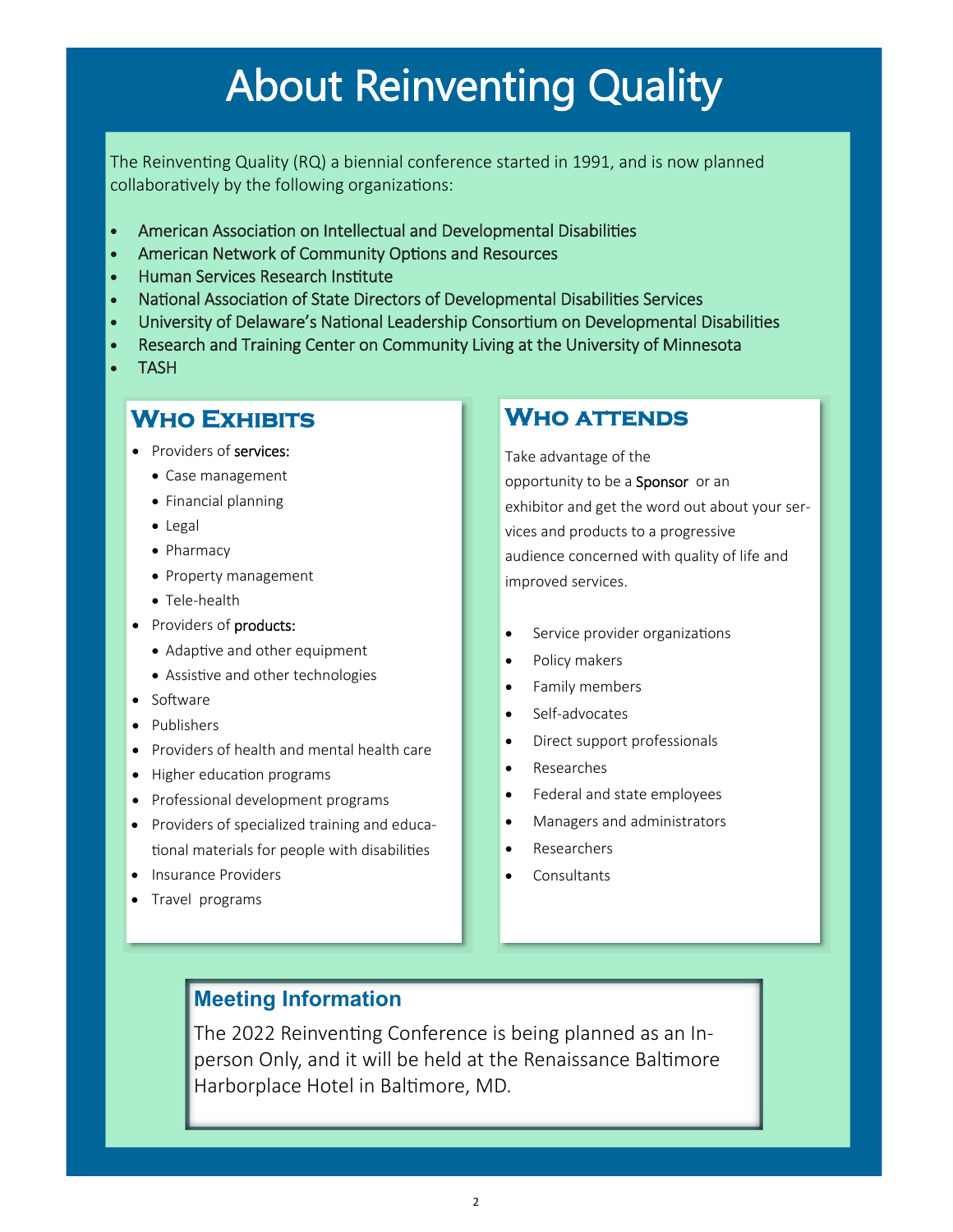# SPONSORING

We invite your participation as a sponsor of the upcoming RQ Conference. There are a number of opportunities to take a lead role in this event – one that attracts the most progressive thinkers and practitioners in the disability field and is a collaborative effort of the most influential intellectual and developmental disabilities organizaƟons.

Participants represent a variety of organizations including: provider organizations, advocacy organizations, and county, state, and federal government agencies. Take advantage of the opportunity to be a Sponsor and get the word out about your services and products to a progressive audience concerned with quality of life and improved services.

| CONFERENCE SPONSORSHIPS                                                                             | Copper<br>\$3,000 | <b>Bronze</b><br>\$5,000 | <b>Silver</b><br>\$10,000                                              | Gold<br>\$15,000                                                                              | Platinum<br>\$25,000                                                            |
|-----------------------------------------------------------------------------------------------------|-------------------|--------------------------|------------------------------------------------------------------------|-----------------------------------------------------------------------------------------------|---------------------------------------------------------------------------------|
| Sponsor logo with link on the conference<br>website                                                 | $\checkmark$      | $\checkmark$             | $\checkmark$                                                           | $\checkmark$                                                                                  | ✓                                                                               |
| Sponsor acknowledgement in welcome<br>remarks                                                       | ✓                 | $\checkmark$             | $\checkmark$                                                           | ✓                                                                                             |                                                                                 |
| Recognition in pre/post conference email<br>communications                                          | $\checkmark$      | $\checkmark$             | ✓                                                                      | $\checkmark$                                                                                  | ✓                                                                               |
| Complimentary conference registrations                                                              | $\overline{2}$    | $\overline{3}$           | 6                                                                      | 8                                                                                             | 12                                                                              |
| Conference Bag Insert- (single page flyer,<br>postcard, small lightweight item, gift card,<br>etc.) | $\checkmark$      | $\checkmark$             | $\checkmark$                                                           | $\checkmark$                                                                                  | ✓                                                                               |
| Complimentary Program ad                                                                            |                   | $1/4$ page               | $1/2$ page                                                             | Full Page                                                                                     | Full Page<br>Back cover program                                                 |
| Complimentary Exhibits, including<br>exhibitor benefits                                             | $\checkmark$      | $\checkmark$             | $\checkmark$<br>Can open exhibit<br>during the<br>welcome<br>reception | $\checkmark$<br>Premiere location<br>& can open<br>exhibit during<br>the welcome<br>reception | ✓<br>Premiere location &<br>can open exhibit<br>during the welcome<br>reception |
| One-time email blast to conference regis-<br>trants (pre-or post-conference)                        |                   |                          |                                                                        | ✓                                                                                             | ✓                                                                               |
| Remarks at Conference Event                                                                         |                   |                          |                                                                        |                                                                                               |                                                                                 |

#### SINGLE EVENT SPONSORSHIPS

Plenary Session \$8,000 3 opportunities

• Prominent recognition within the conference.

• May have a representative introduce plenary speaker

- Four (4) Complimentary registrations
- One Bag Insert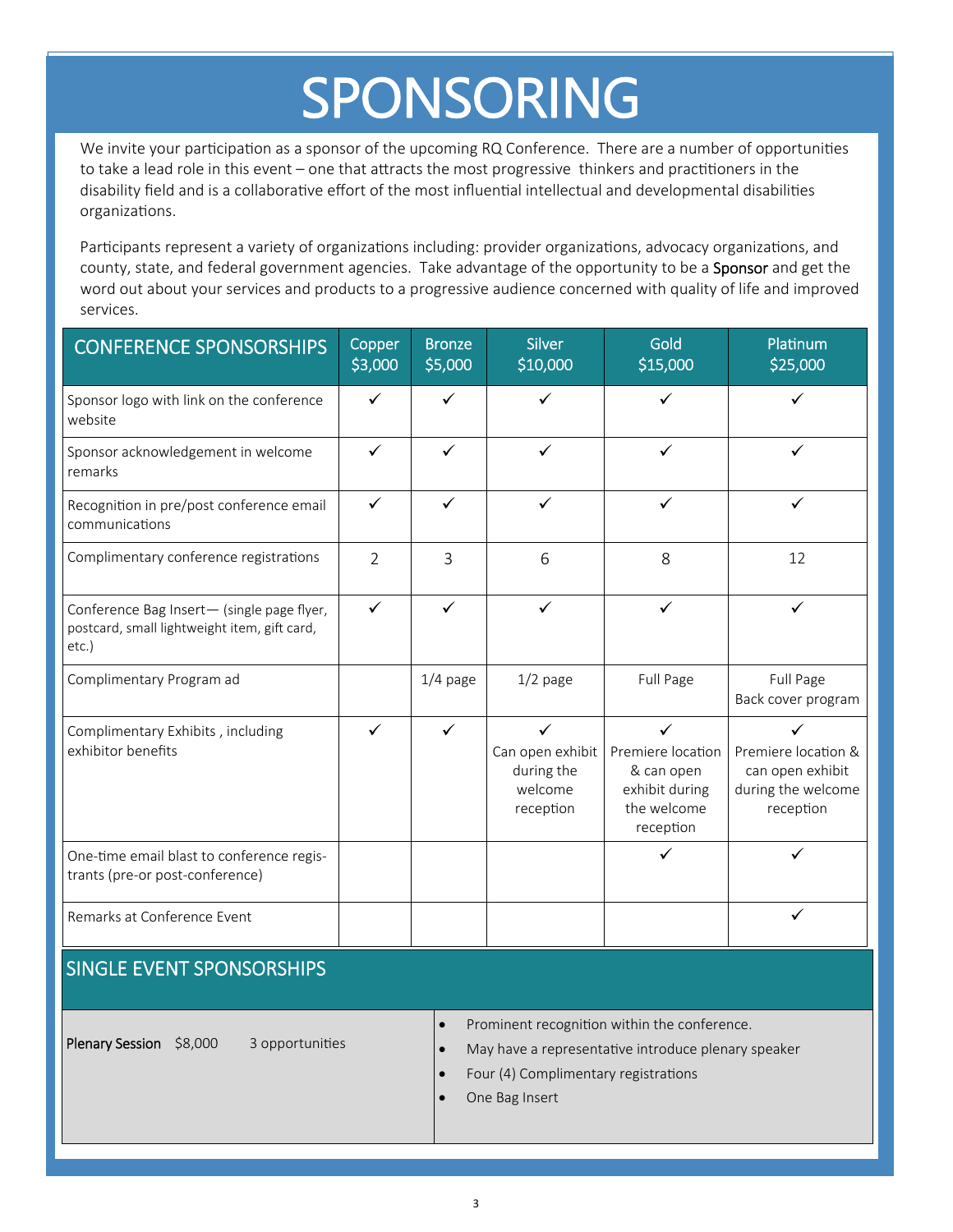# EXHIBITING

#### Attendee Profile

The Reinventing Quality Conference has an average attendance of 700 participants, representing a wide spectrum of human service professionals, policymakers, self-advocates, family members, direct support professionals, and advocates from all over the US. Participants represent a variety of organizations including: service providers, advocacy, and county, state, and federal government.

#### Exhibit Location

Exhibits are located in the main thoroughfare where all sessions, breaks and registration will be located. Some sponsorship levels have the exclusive opportunity to exhibit during the Welcome Reception Sunday evening.

#### Exhibit Fees

- \$750 per exhibit
- \$500 Non-Profit Exhibitor

Exhibitors Benefits:

- One (1) skirted 6-ft table and two (2) chairs
- Two (2) complimentary conference registrations
- Placement of company logo, description and contact information with hyperlink to your site on the conference web page.

#### **Deadline**

The signed agreement with full payment must be received no later than July 5, 2022. Please note: payment must be received in order to receive the logistic information.

#### Electricity/Audio Visual/Internet

Each exhibitor is responsible for their own costs related to dedicated electricity, Internet connection, and AV equipment. An exhibitor information sheet will be sent by July 5, 2022.

#### **Security**

Security will not be provided. The exhibits will be in an open area, therefore, we encourage you not to leave any valuable items on tables.

#### Hotel Accommodations

We encourage to stay at our headquarter hotel, the Renaissance Baltimore Harborplace, our discounted group rate is \$170 per night plus tax.



202 East Pratt St, Baltimore, MD 21202

**Exhibit Hours Monday, August 1:** 7:30 am—6:00 pm Exclusive Exhibit Time: 7:30—8:30 am 10:00—10:30 am 2:30—3:00 pm

**Tuesday, August 2:** 7:30 am—12:00 pm Exclusive Exhibit Time: 7:30—8:30 am 10:00—10:30 am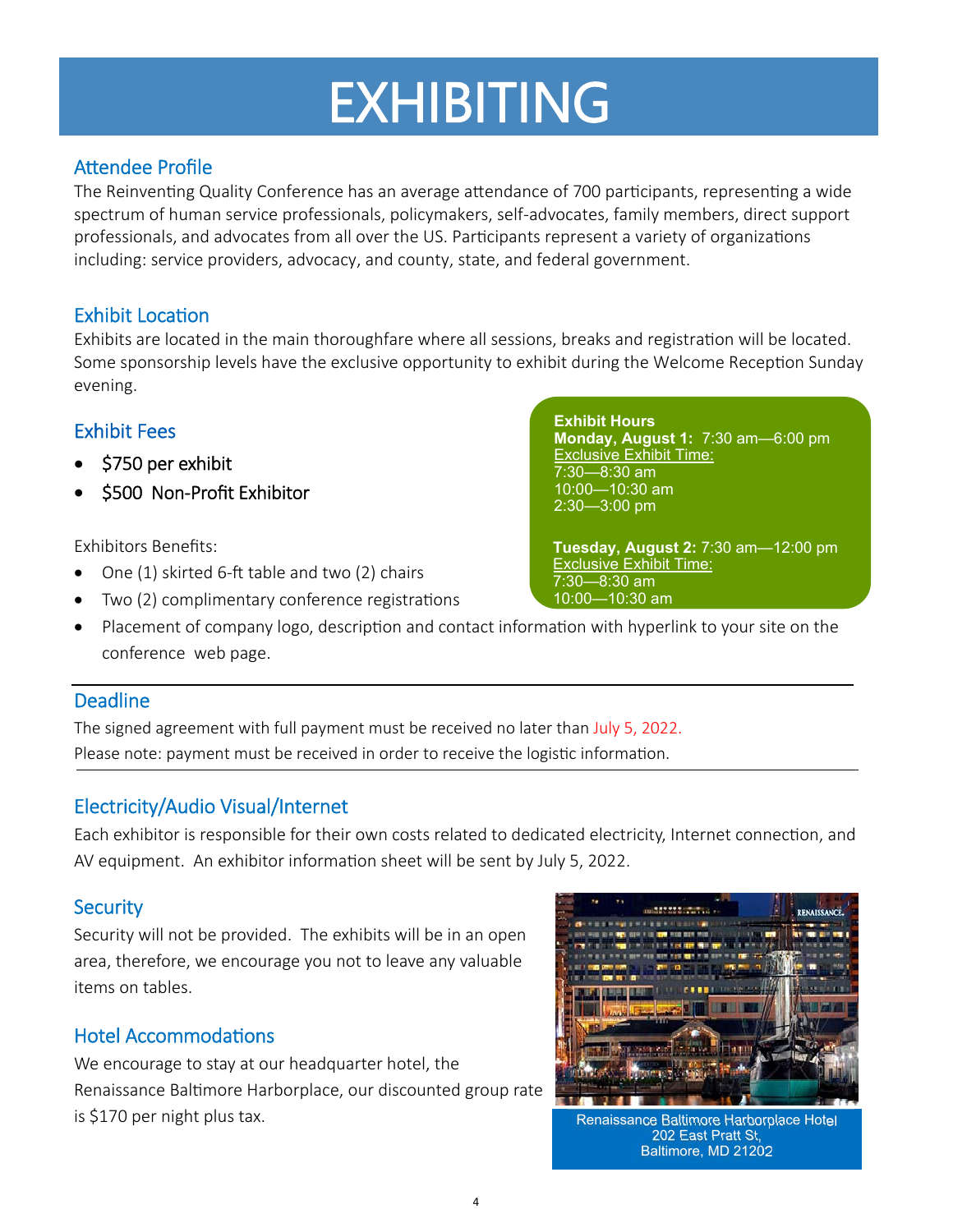# **ADVERTISING**

*Reach aƩendees by adverƟsing!* 

## **Program Ads**

The final program is a full color, 40-44 pages, 8-1/2" x 11"document, and we will accept both black/white and full color ads.

#### Program Ad Rates and Specifications

Half Page  $\frac{1}{5}$  300 7.5" w x 4.75" h no bleeds and horizontal only Quarter Page \$200 3.5" w x 4.75" h no bleeds

Full Page \$500 7.75" w x 10.25"h no bleeds or Full page 8.5" x 11" plus .125 bleed on all sides

#### Placement of Advertising

Display advertising in the final program is placed before and after the several main text portions of each program. Editorial content is not interrupted with ads.

#### Submission Requirements

All ad submissions must be submitted electronically. Please keep in mind the following:

- PDFs high resolution PDFs only; low resolution (optimized for web) images will NOT be accepted.
- EPS file at 100% of size, 300 dpi
- All ads must be approved. Send submissions to maria@aaidd.org
- See terms and conditions below

**Deadline** All advertising for the Final Program must be submitted no later than **July 5, 2022.** 

## **Bag Inserts**

A conference bag is placed directly in the hands of each attendee. Conference organizers reserve the right to refuse materials delivered after the deadline. For the item to be included in the conference attendee bag, all proposed items must be approved, see the Terms and Conditions on page 7.

| <b>BAG INSERT ITEMS</b>                                                                                                                                | <b>Number Opportunities</b> | Fee     |  |
|--------------------------------------------------------------------------------------------------------------------------------------------------------|-----------------------------|---------|--|
| <b>Notepads</b>                                                                                                                                        | Two                         | \$3,000 |  |
| Mousepad                                                                                                                                               | Two                         | \$2,500 |  |
| Reusable face masks                                                                                                                                    | Two                         | \$2,000 |  |
| Pen                                                                                                                                                    | Unlimited                   | \$1,500 |  |
| One 8.5 x 11-inch single page item/Postcards/Brochures                                                                                                 | Unlimited                   | \$1,500 |  |
| Small promotional items, such as eyeglass cleaning cloths, lip balm, first<br>aid kits, bandanas, etc., (measuring approximately 3x4x1-inches or less) | Unlimited                   | \$1,000 |  |
| Gift cards                                                                                                                                             | Unlimited                   | \$1,000 |  |

For approval, please contact Maria Alfaro at maria@aaidd.org .

#### ADVERTISING TERMS AND CONDITIONS

Acceptability of Program Ad and Bag Insert advertising are limited to those that are deemed likely to serve the interests of its conference attendees. Conference organizers reserve the right to refuse, at their sole discretion, any potential advertiser's proposed ads or bag inserts, whose content, intent, product, or service is determined to be inconsistent with the mission, goals, or objectives of the conference. Acceptance of program ads and bag Inserts advertising does not imply endorsement by the conference.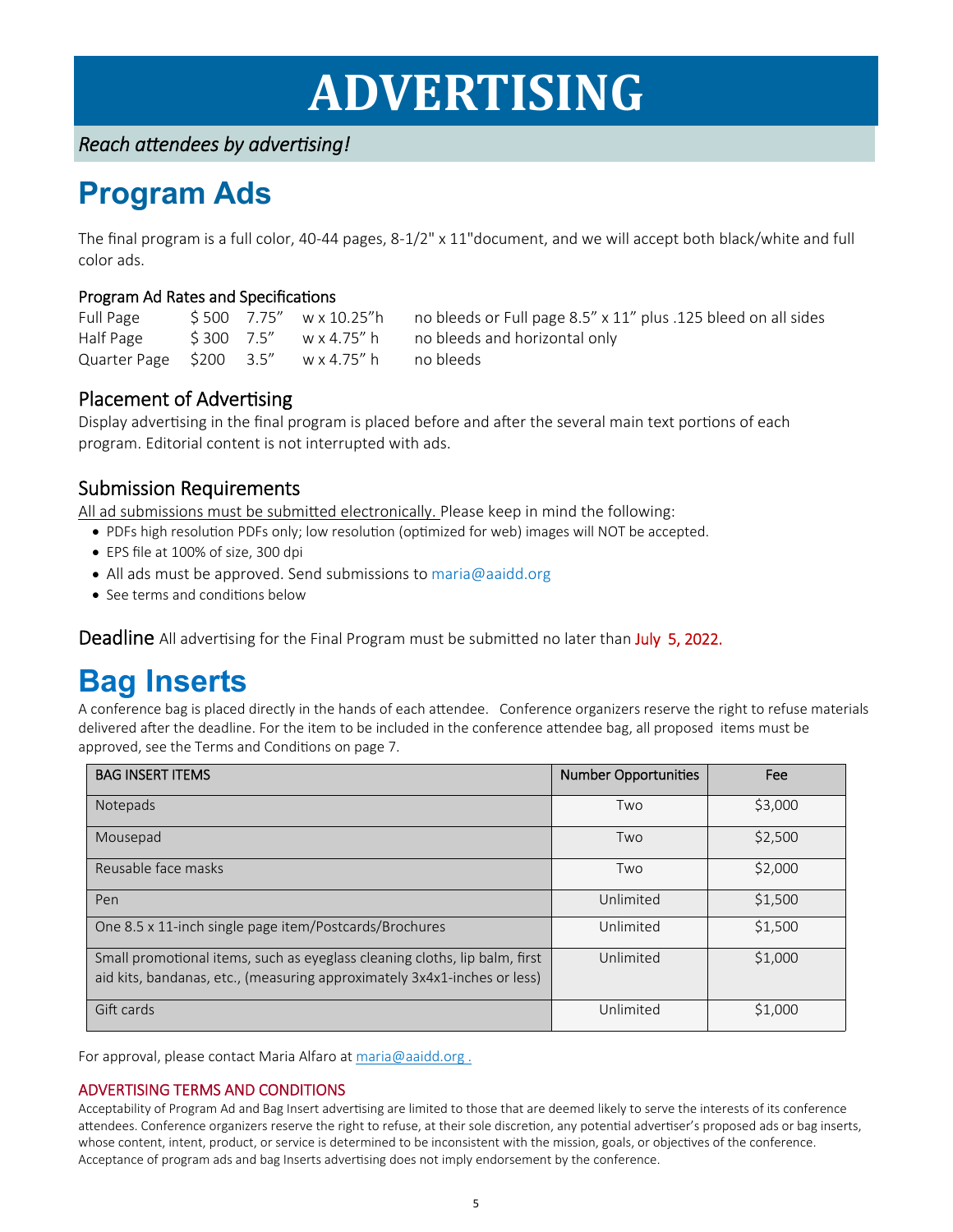## 2022 Reinventing Quality Conference Sponsor & Exhibit Engagement Form

Send this form Attn: Maria Alfaro at AAIDD, 8403 Colesville Rd. Silver Spring, MD 20910 Fax 202-387-2193, or maria@aaidd.org

#### COMPANY INFORMATION

| Zip Code: __________________                                                                                                                        |                                                      |          |                                         |        |        |        |  |  |  |  |
|-----------------------------------------------------------------------------------------------------------------------------------------------------|------------------------------------------------------|----------|-----------------------------------------|--------|--------|--------|--|--|--|--|
|                                                                                                                                                     |                                                      |          |                                         |        |        |        |  |  |  |  |
|                                                                                                                                                     |                                                      |          |                                         |        |        |        |  |  |  |  |
|                                                                                                                                                     |                                                      |          |                                         |        |        |        |  |  |  |  |
| <b>SPONSORSHIP PACKAGES</b>                                                                                                                         |                                                      |          | <b>BAG INSERTS</b>                      |        |        |        |  |  |  |  |
| $\Box$ Platinum Sponsor                                                                                                                             |                                                      | \$25,000 | $\Box$ Notepads                         |        | \$     | 3,000  |  |  |  |  |
| <b>Gold Sponsor</b><br>$\Box$                                                                                                                       |                                                      | \$15,000 | Mousepad                                |        | \$     | 2,500  |  |  |  |  |
| <b>Silver Sponsor</b><br>□                                                                                                                          | \$                                                   | 10,000   | Reusable face masks                     |        | \$     | 2,000  |  |  |  |  |
| <b>Bronze Sponsor</b>                                                                                                                               | \$                                                   | 5,000    | $\Box$ Pen                              |        |        | 1,500  |  |  |  |  |
| Copper Sponsor<br>□                                                                                                                                 | \$                                                   | 3,000    | $\Box$ One 8.5x11-inch single page item |        |        | 1,500  |  |  |  |  |
|                                                                                                                                                     |                                                      |          | Small promo items/Gift Cards            |        |        | 1,000  |  |  |  |  |
| All sponsors get a complimentary exhibit<br><b>EXHIBIT FEE</b>                                                                                      |                                                      |          |                                         |        |        |        |  |  |  |  |
|                                                                                                                                                     | A-LA-CARTE-SPONSORSHIP ITEMS<br><b>Exhibitor</b> Fee |          |                                         | S      | 750.00 |        |  |  |  |  |
| $\Box$ Plenary Sponsor                                                                                                                              | $\mathbb{S}$                                         | 8,000    | Non Profit Exhibitor Fee                |        | S      | 500.00 |  |  |  |  |
| <b>ADVERTISING</b>                                                                                                                                  |                                                      |          | <b>TOTALS</b>                           |        |        |        |  |  |  |  |
| □ Full Page Ad                                                                                                                                      | \$                                                   | 500      | <b>Sponsor package</b>                  | $=$ \$ |        |        |  |  |  |  |
| $\Box$ Half-Page Ad                                                                                                                                 | \$                                                   | 300      | A-la Carte Sponsorship                  | $= $$  |        |        |  |  |  |  |
| By signing this application I acknowledge that as a representative of this<br>company, I have read the rules and regu-lations outlined on page 7 of |                                                      |          | $= $$<br><b>Bag Inserts</b>             |        |        |        |  |  |  |  |
| this prospectus. I also understand this application will become a<br>binding contract upon acceptance and confirmation by AAIDD.                    |                                                      |          | $= $$<br><b>Exhibit Fee</b>             |        |        |        |  |  |  |  |
|                                                                                                                                                     |                                                      |          | <b>Advertising</b>                      | $=$ \$ |        |        |  |  |  |  |
| Authorized applicant signature                                                                                                                      |                                                      |          | <b>TOTAL</b>                            | $= $$  |        |        |  |  |  |  |
|                                                                                                                                                     |                                                      |          |                                         |        |        |        |  |  |  |  |
| PAYMENT INFORMATION - Selct a payment method                                                                                                        |                                                      |          |                                         |        |        |        |  |  |  |  |
| O Check Enclosed (Payable to AAIDD) O Invoice me (P.O. Attached)                                                                                    |                                                      |          |                                         |        |        |        |  |  |  |  |
| <b>O</b> MasterCard <b>O</b> American Express<br>O Visa<br>O Discover                                                                               |                                                      |          |                                         |        |        |        |  |  |  |  |
|                                                                                                                                                     |                                                      |          |                                         |        |        |        |  |  |  |  |
| Expiration Date __/__/ -__/__/ Security Code____________                                                                                            |                                                      |          |                                         |        |        |        |  |  |  |  |
| Is the credit card billing address is different from the one provided above, please enter it here:                                                  |                                                      |          |                                         |        |        |        |  |  |  |  |
| 6                                                                                                                                                   |                                                      |          |                                         |        |        |        |  |  |  |  |